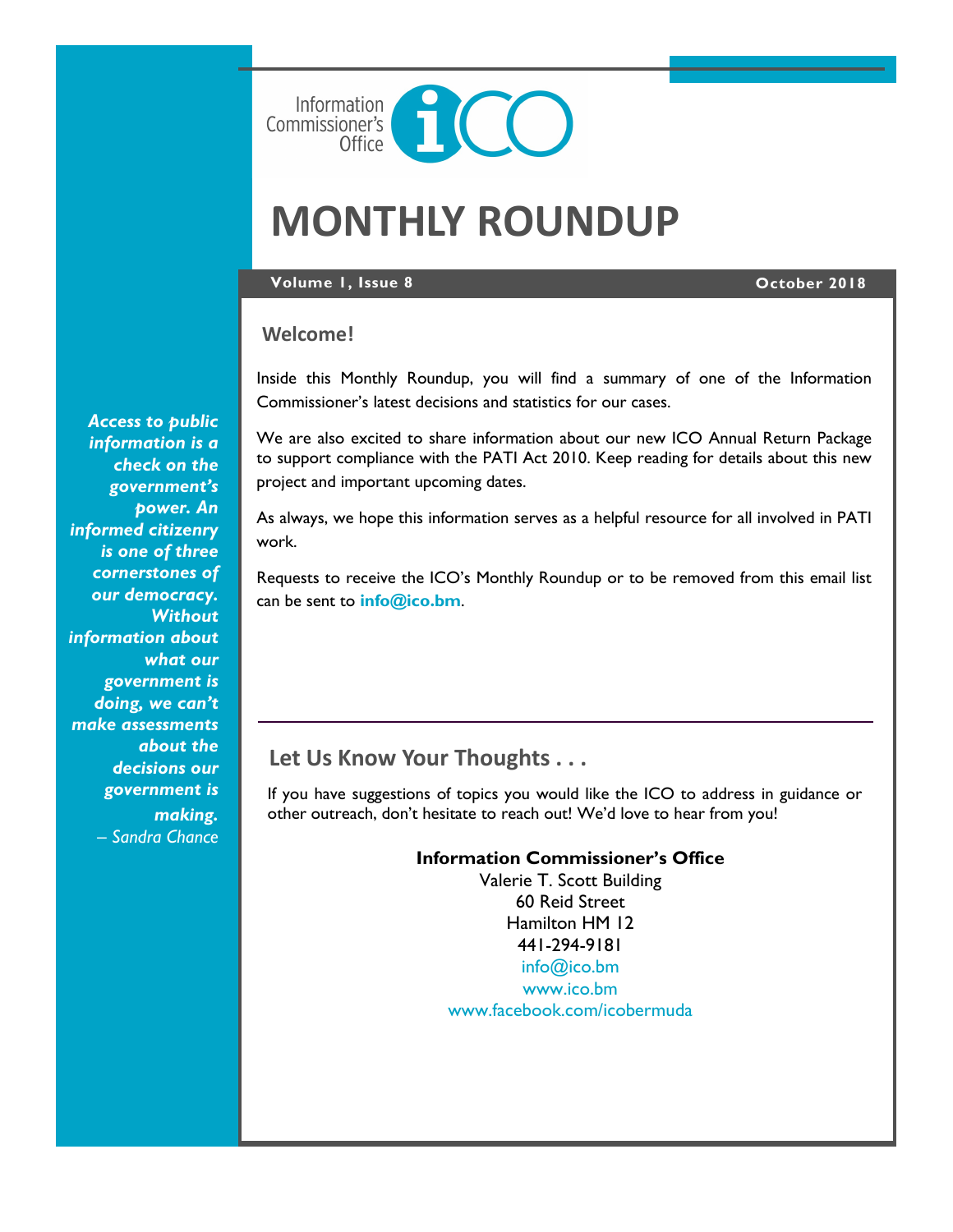### **2 Volume 1, Issue 8 October 2018**

### **Case Updates**

In October, the Information Commissioner received eight new applications - the highest number of applications for review we have received in a single month.

We also closed a total of three cases. One case was resolved with the parties and closed. In two cases, the Information Commissioner issued a decision addressing a public authority's failure to decide a request for an internal review. Her decisions can be found at **[www.ico.bm/decisions](http://www.ico.bm)**.

**Remember to let your replacement know about that pending PATI request!** In **[Decision 08/2018](https://docs.wixstatic.com/ugd/5803dc_f01d6a6b597c4a569843170ffe740af9.pdf)**, Department of Public Lands and Buildings, the Acting Information Commissioner discussed the need to ensure that handover memos and transition plans ensure that new staff with PATI responsibilities are aware of all pending PATI requests.

The Applicant had made a PATI request for records related to a foreshore license application. The Department provided an initial decision that withheld some of the records that fell within the PATI request. The Applicant sought an internal review by the head of the authority. At the time, the Ministry did not have a substantive Permanent Secretary. For about six months, a number of civil servants provided Acting coverage for this role at various times. As a result, the request for an internal review fell through the cracks, so the Applicant never received an internal review decision. The applicant sought an independent review by the Information Commissioner.

In **[Decision 08/2018](https://docs.wixstatic.com/ugd/5803dc_f01d6a6b597c4a569843170ffe740af9.pdf)**, the Acting Information Commissioner found that the Department had failed to issue an internal review decision within the statutory timeframes. She did acknowledge that the Department issued the internal review decision during the ICO's investigation.

**[Decision 08/2018](https://docs.wixstatic.com/ugd/5803dc_f01d6a6b597c4a569843170ffe740af9.pdf)** reminds public authorities that PATI obligations fall to the public authority, not just the person currently serving as the Information Officer or head of authority. Keeping pending PATI matters in role transition plans and handover memos can avoid losing track of PATI request responsibilities (and avoid an investigation by the ICO).

> *The free access to information is not a privilege, but a necessity for any free society. – Ed Asner*

## **ICO Statistics as of 31 October 2018**

Total Applications: 90

Pending Investigations: 40

Pending Validation: 1

Decisions: 19

Resolved: 11

Invalid: 15

Abandoned: 7

Judicial Review: 1



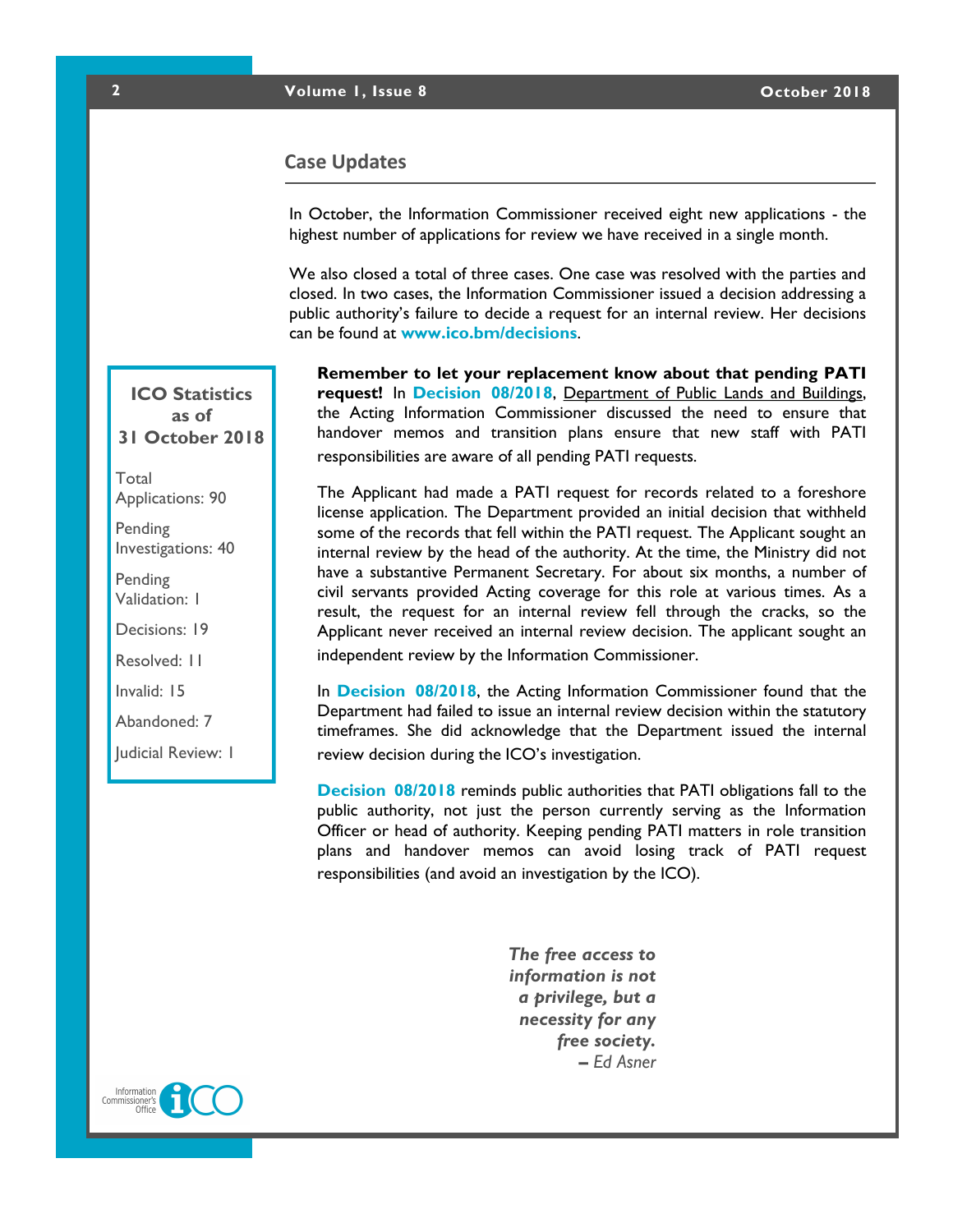## **Volume 1, Issue 8 October 2018 3**



#### **FRIENDLY REMINDER:**

#### **2018 Public Authority Statistics**

The submission of 2018 Public Authority Statistics is just around the corner. Are you tracking all of your PATI-related requests from 2018?

If you are a new Information Officer, feel free to review the 2017 Public Authorities' Statistics which were published in our 2017 Annual Report. Copies of our Annual Reports are available on **[www.ico.bm](https://www.ico.bm/annual-reports)**.

### **[SAVE THE DATE:](https://docs.wixstatic.com/ugd/5803dc_0273d553ea1042f7a58f66c338a2e273.pdf)**

**Information Commissioner's Quarterly Briefing** Wednesday, 5 December 2018

Topics will include: **ICO Annual Return Package** and standards for applying the **section 37 exemption** when **disclosure is prohibited by other legislation**

> RSVP will be required. Registration details will be emailed to public authorities.

**Future Information Commissioner Quarterly Briefings:** 14 March 2019

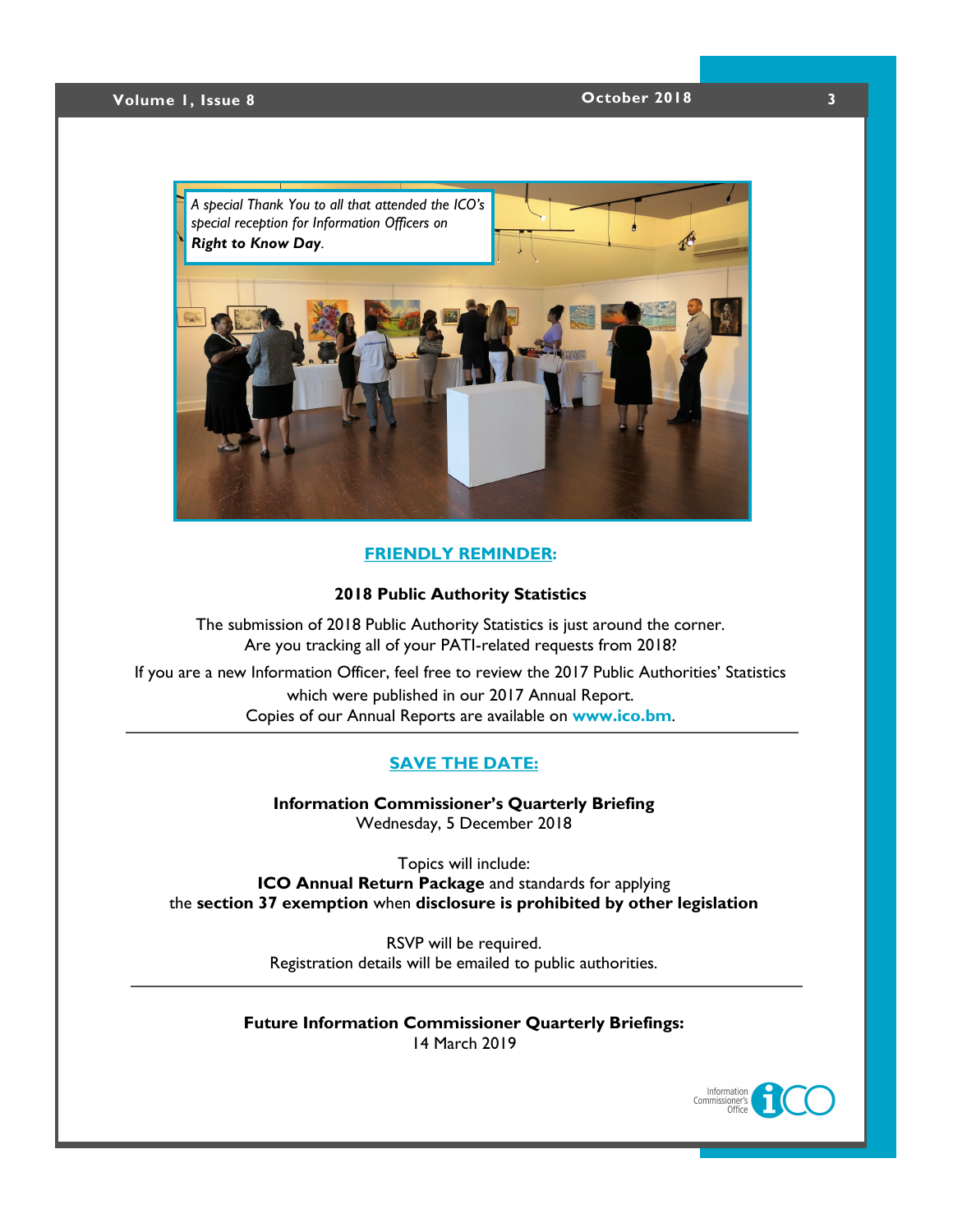#### **Is Your Public Authority Compliant with the PATI Act 2010?**

Having an effective compliance process is crucial for best practices in any government, country and business community. In the context of the Information Commissioner's Office ('ICO'), compliance means public authorities' duty to comply with the requirements of the Public Access to Information Act 2010 ('the Act'). But what are public authorities required to be compliant with?

The Community is aware that public authorities must respond to a PATI request for records. Did you know that the PATI Act also requires public authorities to take other steps to promote transparency and openness about their activities, decision making, and spending? This includes responsibilities set out in Part 2 of the Act, such as publishing Information Statements and gazetting contracts with a value over \$50,000.

Specifically, Section 5 of the Act requires public authorities to publish an Information Statement (see more on this below). Section 6 of the PATI Act lists other information that public authorities must either proactively publish for the public or automatically provide when someone asks for it.

Section 58(3) of the Act also states that public authorities must submit their annual PATI statistics to the Information Commissioner for inclusion in her annual report. This has been a requirement since the Act came into effect on 1 April 2015. This data shows the public and public authorities the disposition of the requests.

In order to support Public Authorities' understanding of the 2018 Annual Return process, the ICO will be sending out the new ICO Annual Return package by **Friday, November 16, 2018**. The completed package should be returned to the ICO by **Friday, January 11, 2019**.

The Annual Return package will include:

- the 2018 Statistics Form,
- Information Statement Checklist Form, and
- the Provision of Other Information Form.

Each form provides cross-references to the relevant sections of the Act, thereby enhancing public authorities' understanding and knowledge of the Act. The compliance team at the ICO will also be available to answer questions about the Annual Return, if needed.

Since earlier this year, the Information Commissioner has been holding quarterly briefings to inform Public Authorities of the Act and to provide guidance on how Public Authorities can comply with its provisions.